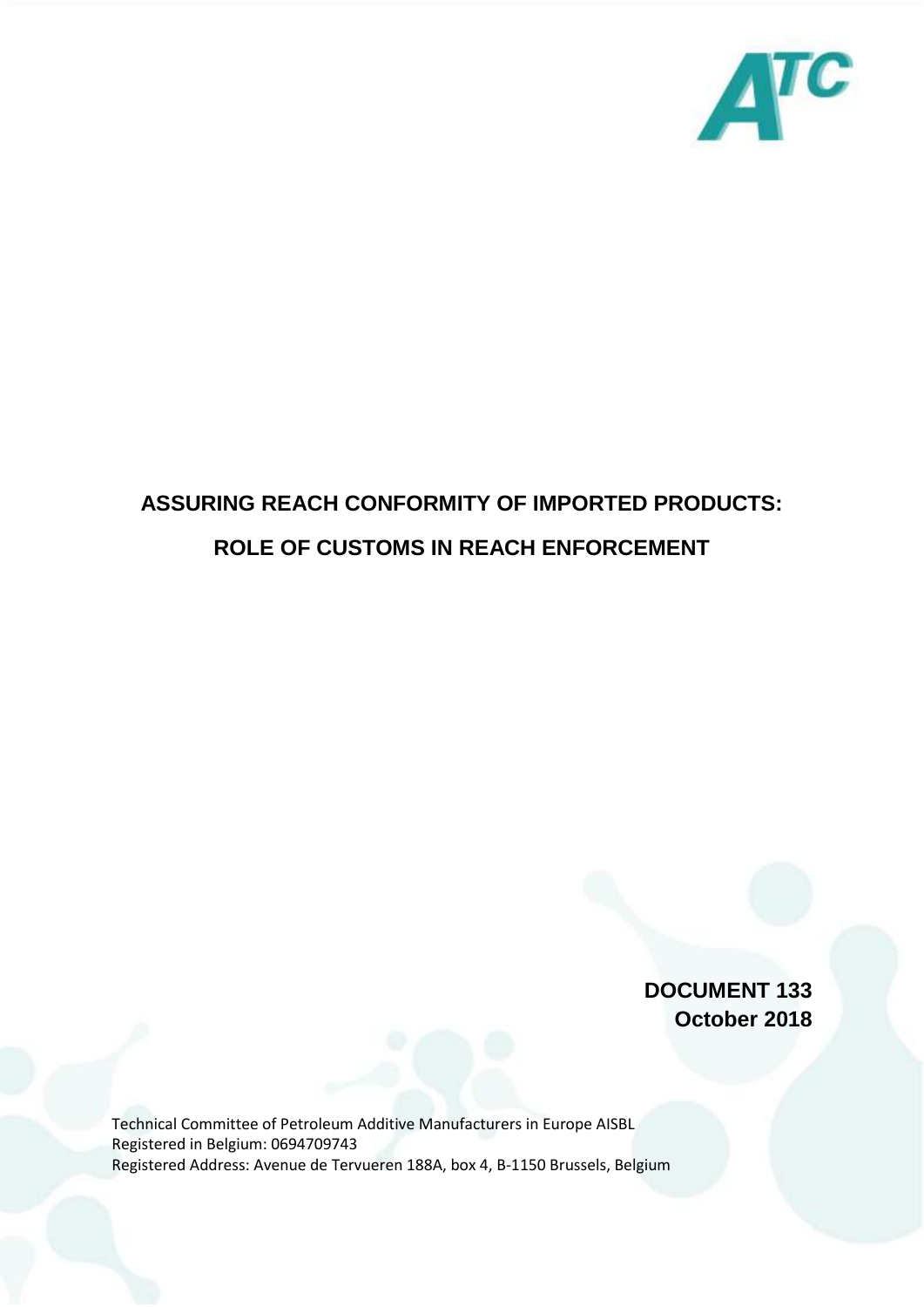## **REACH CONFORMITY OF IMPORTED PRODUCTS**

ATC has, through their Health and Safety Legislation Group (HSL), taken the opportunity to provide comments on the role of Customs in assuring REACH conformity of imported products. Together with CEFIC, ATC and individual member companies have already played a leading role in working with the authorities to ensure suppliers, in particular ensuring formulators do not need to disclose sensitive technical knowledge. We look forward to participating fully in discussions concerning this REACH practical challenge and have the following comments concerning the communication of REACH compliance up and down the supply chain and the role of Customs in REACH enforcement:

- 1. In 2008 ATC developed an approach (ATC Document 94) utilising a communication document known as the "Declaration of REACH Conformity" (DRC) which has since been widely accepted by and is being successfully used by the global lubricant and fuel additive industry to ensure that, in conjunction with the safety data sheets, all necessary information associated with imports is communicated along each individual supply chain. Other similar systems are also operational (e.g. the CODE system) and ATC is concerned that the proposed enhancement of Customs' responsibilities in the enforcement of REACH at the point of EU import undermines this approach without proper consideration. We recommend that an alternative perspective should be considered, especially as this is underpinned by the existing working supply chain solution currently employed in our industry sector.
- 2. ATC supports, in principle, the proposal to provide a 'REACH importer contact' person in the customs declaration and this is also provided for in the DRC concept, which provides a "communication road map" for national enforcement authorities to trace the governance (from a REACH perspective) of all the substances contained in a mixture. However, it must be recognised that a product being imported, if a formulation, may contain substances initially sourced from various suppliers. In such cases the named 'REACH importer contact' person may need to refer the national enforcement authority back up its supply chain to ascertain definitive compliance to REACH of each given constituent in the formulation. This could result in disruptions and delays in customs clearance of products whilst these checks up the supply chain are undertaken.
- 3. ATC supports the position that the responsibility for demonstrating full REACH compliance, and therefore any enforcement activity, should ultimately take place at the 'most appropriate place' in the supply chain (i.e. at the company/site where the product is used) by the Member State Competent Authority for REACH enforcement rather than at the border.
- 4. ATC acknowledges, however, that it is important to ensure that there is a level playing field between EU manufactured vs. imported products. As such consideration should be given to some other proportionate action, such as a signed declaration by the importer that the product conforms to REACH in the same way that US importers have to make a TSCA 12b declaration. Nevertheless, detailed REACH compliance checks at border controls by Customs inspectors unfamiliar with the complex nuances of REACH will needlessly disrupt and delay supply chains.